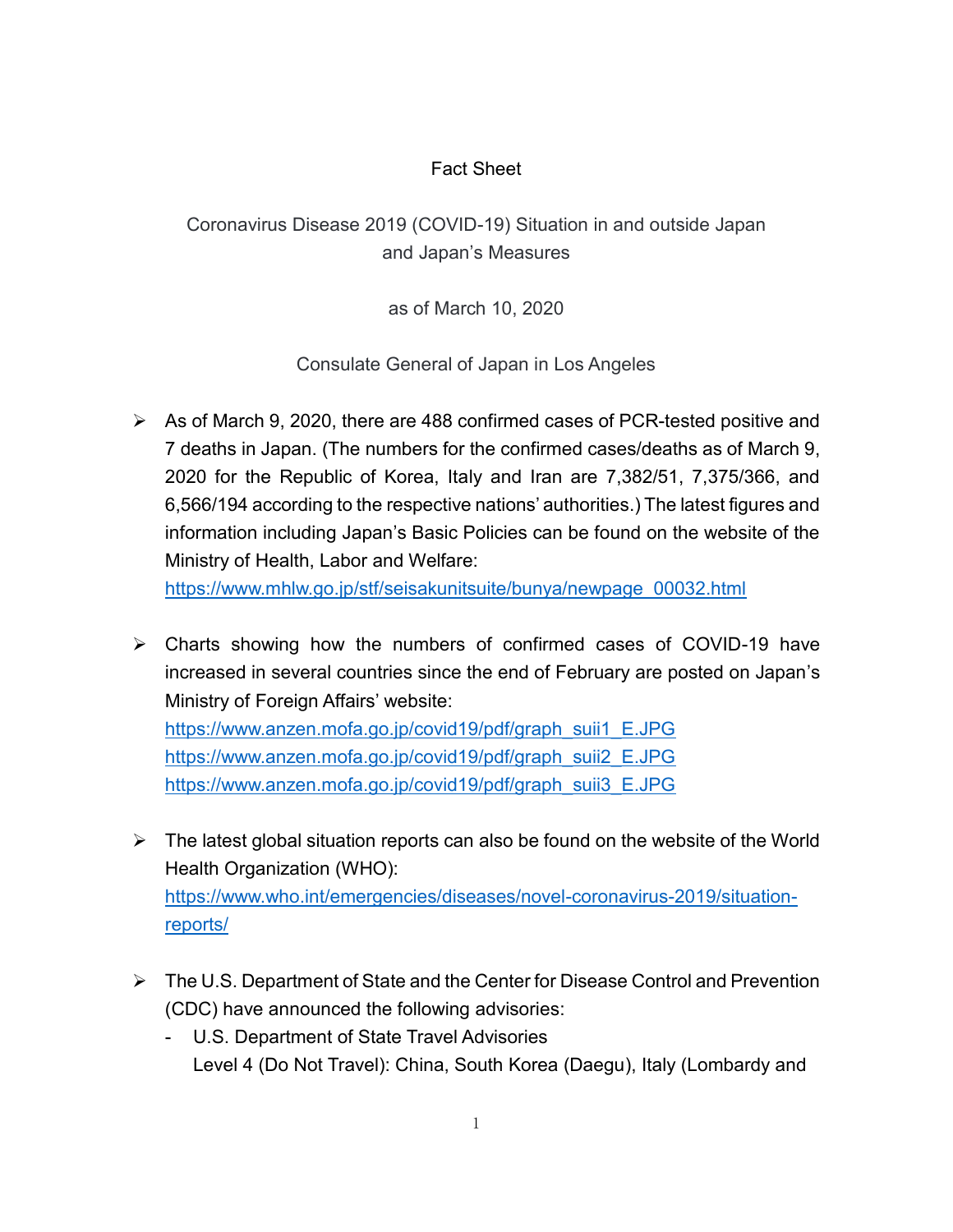## Veneto), Iran

Level 3 (Reconsider Travel): Mongolia, South Korea (except Daegu), Italy (except Lombardy and Veneto), Azerbaijan, **Turkmenistan** 

Level 2 (Exercise Increased Caution): Japan, Hong Kong, Makau [https://travel.state.gov/content/travel/en/traveladvisories/traveladvisories.ht](https://travel.state.gov/content/travel/en/traveladvisories/traveladvisories.html/) [ml/](https://travel.state.gov/content/travel/en/traveladvisories/traveladvisories.html/)

- CDC Travel Health Notices Level 3 (Avoid Nonessential Travel): China, South Korea, Italy, Iran Level 2 (Practice Enhanced Precautions): Japan Level 1 (Practice Usual Precautions): Hong Kong <https://wwwnc.cdc.gov/travel/notices>
- $\triangleright$  According to the Guidance for Employers updated on March 3, 2020, by the Los Angeles County Department of Public Health, if there is increased community transmission of COVID-19, businesses/organizations should have a plan and be prepared to take additional actions, if recommended by Public Health. This includes actions to protect employees, to suspend operations, and to "modify, postpone, or cancel large conferences or events." However, there has been no such recommendation issued by Public Health up to this point.

[http://www.publichealth.lacounty.gov/media/Coronavirus/GuidanceEmployersE](http://www.publichealth.lacounty.gov/media/Coronavirus/GuidanceEmployersEnglish.pdf) [nglish.pdf](http://www.publichealth.lacounty.gov/media/Coronavirus/GuidanceEmployersEnglish.pdf)

 $\triangleright$  The County of Los Angeles declared on March 4, 2020, a local and public health emergency in response to increased spread of coronavirus and 6 additional cases in the County. Along with their enhanced efforts, the County announced personal preparation measures noting people should plan "for the possibility of more significant social distancing requirements should there be broad community spread." Such measures include "planning for the possibility of business disruptions, school closures, and modifications/cancellations of select public events."

[http://publichealth.lacounty.gov/phcommon/public/media/mediapubhpdetail.cfm](http://publichealth.lacounty.gov/phcommon/public/media/mediapubhpdetail.cfm?prid=2248)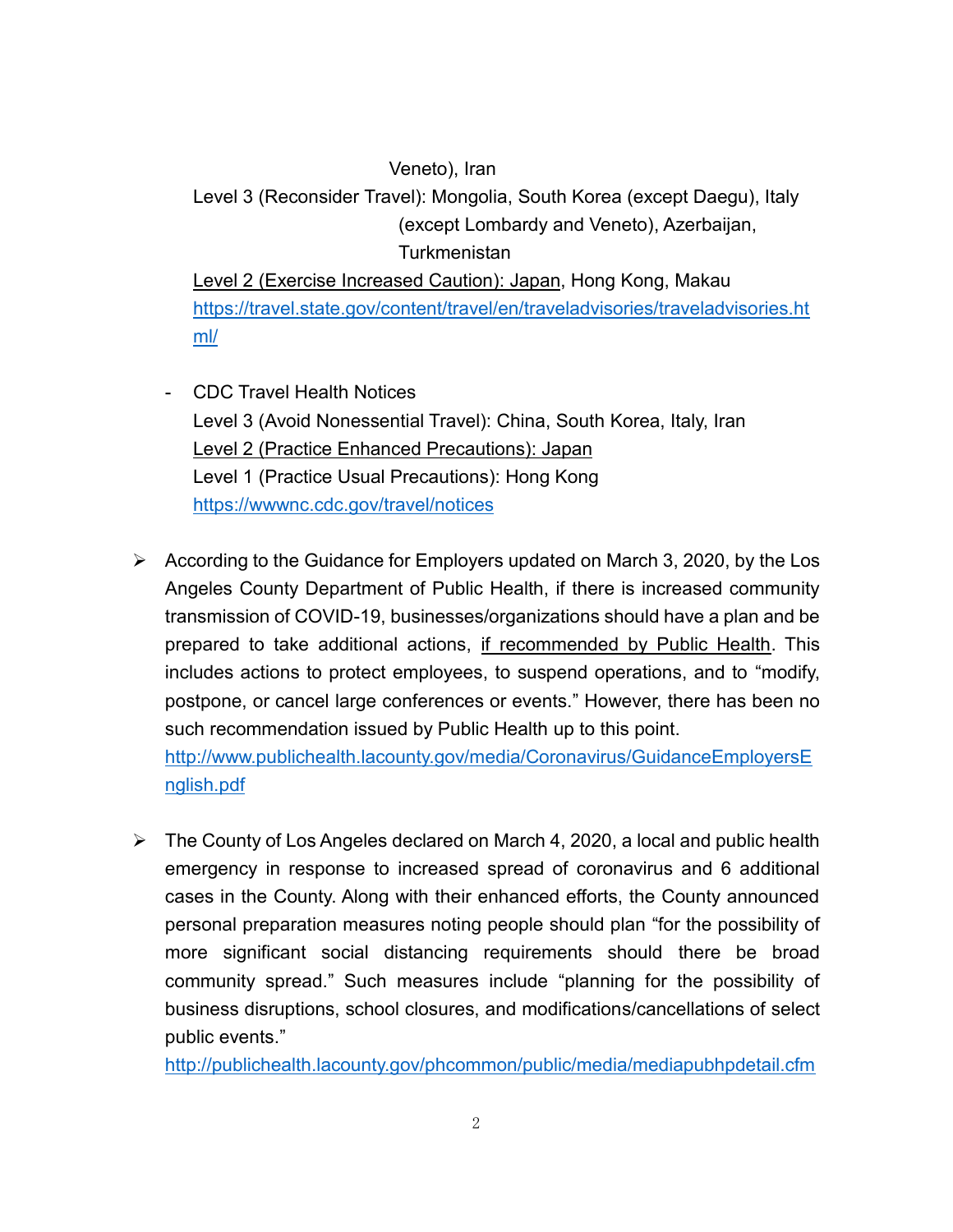## [?prid=2248](http://publichealth.lacounty.gov/phcommon/public/media/mediapubhpdetail.cfm?prid=2248)

- On March 9, 2020, the Los Angeles County Department of Public Health announced that one of the two additional cases of COVID-19 in the County is "the first possible case of community transmission in LA County." [http://publichealth.lacounty.gov/phcommon/public/media/mediapubhpdetail.cfm](http://publichealth.lacounty.gov/phcommon/public/media/mediapubhpdetail.cfm?prid=2258) [?prid=2258](http://publichealth.lacounty.gov/phcommon/public/media/mediapubhpdetail.cfm?prid=2258)
- On March 10, 2020, the Los Angeles County Department of Public Health announced that with the March 9, 2020 "discovery of community spread," there will be more cases of COVID-19 in the County. The Director of Public Health stated that the Department is "urging people with underlying health conditions, pregnant women and the elderly to practice social distancing by avoiding nonessential travel, public events, community gatherings, and indoor venues." [http://publichealth.lacounty.gov/phcommon/public/media/mediapubhpdetail.cfm](http://publichealth.lacounty.gov/phcommon/public/media/mediapubhpdetail.cfm?prid=2260) [?prid=2260](http://publichealth.lacounty.gov/phcommon/public/media/mediapubhpdetail.cfm?prid=2260)
- > The Government of Japan has taken measures to restrict travel to Japan. Updated on February 26, 2020, these restrictions are posted on the website of the Consulate General of Japan in Los Angeles: [https://www.la.us.emb-japan.go.jp/pdf/COVID19\\_2\\_26\\_2020.pdf](https://www.la.us.emb-japan.go.jp/pdf/COVID19_2_26_2020.pdf)
- Japan's Prime Minister ABE Shinzo announced additional measures on March 5, 2020, including strengthened travel restrictions to Japan. Such measures include denying entry of foreign nationals who stayed in certain areas of the Republic of Korea and the Republic of Iran, and strengthening the quarantine of those who enter Japan from China and the ROK. [https://japan.kantei.go.jp/98\\_abe/actions/202003/\\_00007.html](https://japan.kantei.go.jp/98_abe/actions/202003/_00007.html)
- The Executive Board of the International Olympic Committee (IOC) issued a statement on March 3, 2020, that they are fully committed to the success of the Olympic Games Tokyo 2020 (July 24 – August 9, 2020). [https://www.olympic.org/news/ioc-executive-board-statement-on-the-](https://www.olympic.org/news/ioc-executive-board-statement-on-the-coronavirus-covid-19-and-the-olympic-games-tokyo-2020)